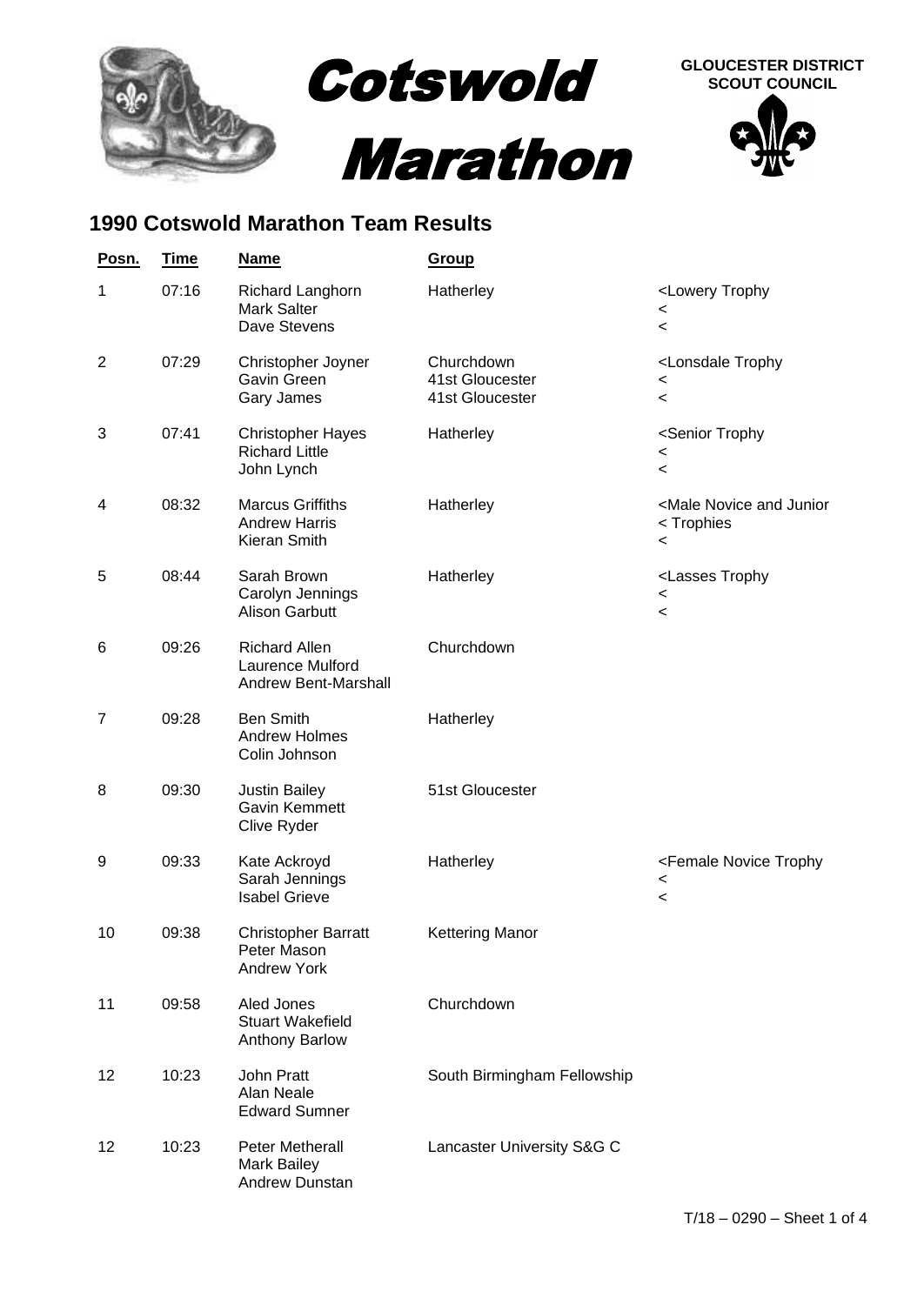| 14 | 10:38 | <b>Tim Lenton</b><br>Paul Cooper<br>Alan Francis                | <b>Backwell Baracudas</b> |                                                                               |
|----|-------|-----------------------------------------------------------------|---------------------------|-------------------------------------------------------------------------------|
| 15 | 10:46 | <b>Andrew Burdett</b><br><b>Robert Leadbeater</b><br>Mark Burke | <b>Burntwood Orion II</b> |                                                                               |
| 16 | 10:49 | Justin Fanstone<br>David Burns<br>Jamie Grange.                 | <b>Badbrook</b>           |                                                                               |
|    | 10:49 | Neil Goodrich<br>Mark Wilson<br>Jason Townley                   | Leckhampton               |                                                                               |
| 18 | 10:53 | <b>Paul Giles</b><br>Roger Hurst<br>Stephen Beer                | Smugglers                 |                                                                               |
|    | 10:53 | Sioned Jones<br>John Sparkes<br>Martin Howman                   | Churchdown                | <soble trophy<br=""><math>\,&lt;</math><br/><math>\,&lt;\,</math></soble>     |
| 20 | 11:09 | Damon Bridge<br><b>Charles Martin</b><br><b>Andrew Elliott</b>  | <b>Wycliffe College</b>   |                                                                               |
| 21 | 11:10 | Andrew Tierney<br>Simon Watson<br>Simon Faulkner                | 15th Gloucester           |                                                                               |
| 22 | 11:23 | <b>Brian Neal</b><br>Ann Yates<br>Peter Alder                   | Gloucester Fellowship     |                                                                               |
| 23 | 11:38 | <b>Claire Smith</b><br>Karen Smith<br>Joanne Melhado            | Hatherley                 | <ladies trophy<br=""><math>\,&lt;\,</math><br/><math>\,&lt;\,</math></ladies> |
| 24 | 11:44 | John Hopkins<br>John Pig<br>Lee McCabe                          | <b>Ise Valley</b>         |                                                                               |
| 25 | 11:49 | <b>Richard Gough</b><br>Stephen Jones<br>John Veits             | 52nd Pegasus              |                                                                               |
| 26 | 12:23 | John Perkins<br>Jimmie Paton<br><b>Richard Hayes</b>            | Hatherley                 |                                                                               |
| 27 | 12:29 | Ray Barratt<br><b>Richard Grieve</b><br>David York              | <b>Kettering Manor</b>    |                                                                               |
| 28 | 12:50 | Suzanne Wake<br>Faye Hodgetts<br>Rhian Jones                    | Churchdown                |                                                                               |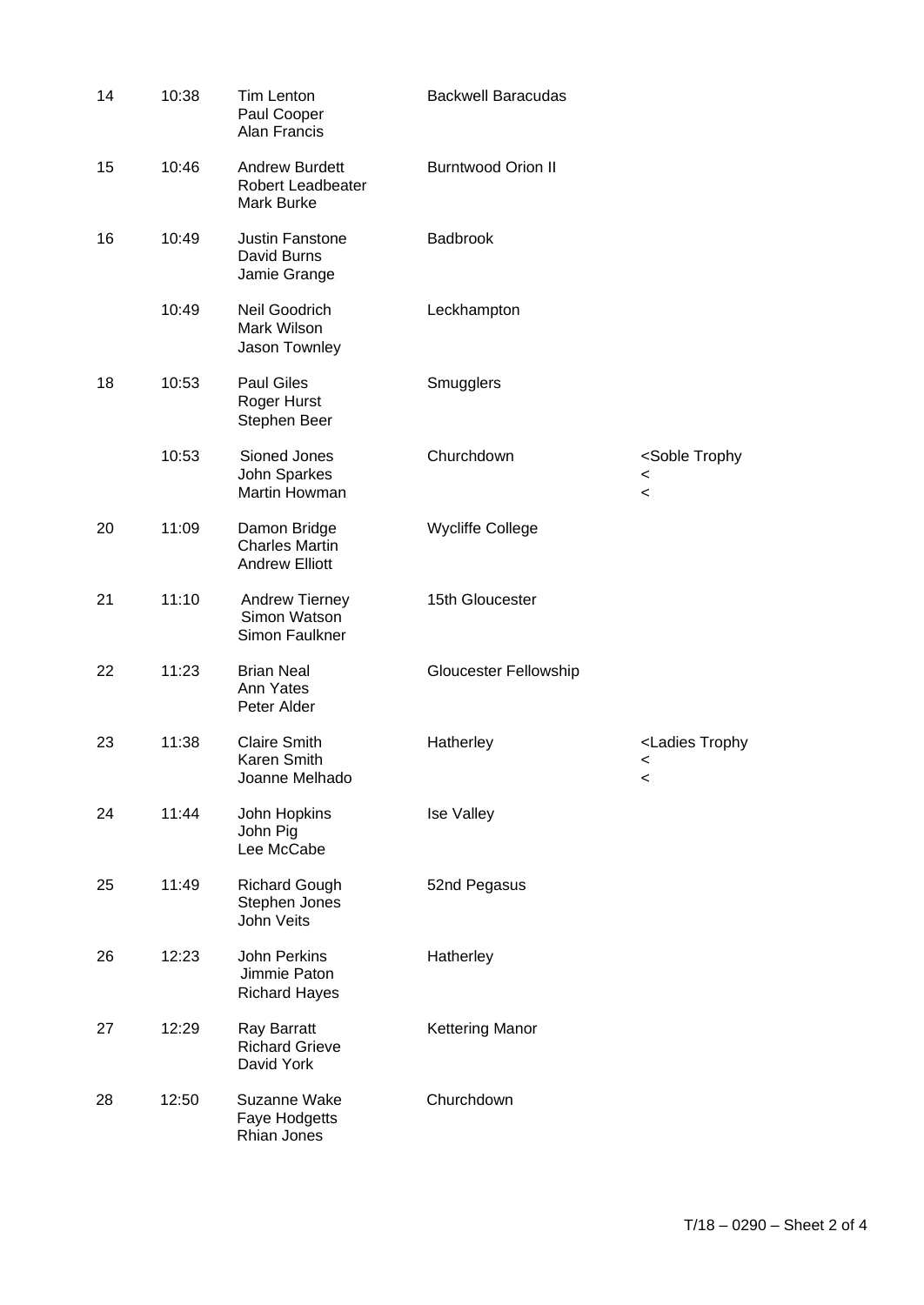| 29 | 12:51 | Gareth Edwards<br>David Elkins<br>Lee Medcroft                   | 41st Gloucester           |
|----|-------|------------------------------------------------------------------|---------------------------|
| 30 | 13:02 | <b>Tarryn Gibbs</b><br>Lilian Smithson<br>Paul Keer              | 38th Strood (Temple Farm) |
| 31 | 13:03 | <b>Robin Pearce</b><br>Jason Coward<br>David Wraight             | 38th Strood (Temple Farm) |
| 32 | 13:48 | <b>Matthew Wilton</b><br>Paul Kingsbury<br><b>Bradley Salter</b> | 44th Gloucester           |
| 33 | 13:50 | lan Rudge<br><b>Bill Tocknell</b><br>Peter Russell               | Stonehouse                |
| 34 | 14:06 | Julie Blogg<br>Victoria Newton<br>Louise Hawekins                | Hatherley                 |
| 35 | 14:12 | Alison Schwarz<br><b>Philip Schwarz</b><br><b>Mike Collins</b>   | Clearwell                 |
| 36 | 14:19 | Gordon Bailey<br>David Miles<br><b>Demetrius Edwards</b>         | Leckhampton               |
| 37 | 14:21 | <b>Andre Gouvier</b><br><b>Timothy Fowler</b><br>James Varley    | Longtree 100              |
| 38 | 14:39 | Darren Broadhead<br>Robert Horton<br><b>Christopher Cowley</b>   | <b>Burntwood Orion II</b> |
| 39 | 14:53 | Justine Jewell<br>Kerinda Stabler<br>Kirsten Schofield           | Javelin                   |
| 40 | 14:56 | Michael Claridge<br>Adam Parker<br><b>Adrian Hilton</b>          | 2nd Bishops Cleeve        |
| 41 | 15:05 | Christopher Hay<br>Keith MacGregor<br><b>Richard Milton</b>      | Javelin                   |
| 42 | 15:37 | Robert Christopher<br>Paul Chapman<br>Damin Edwards              | Fleet                     |